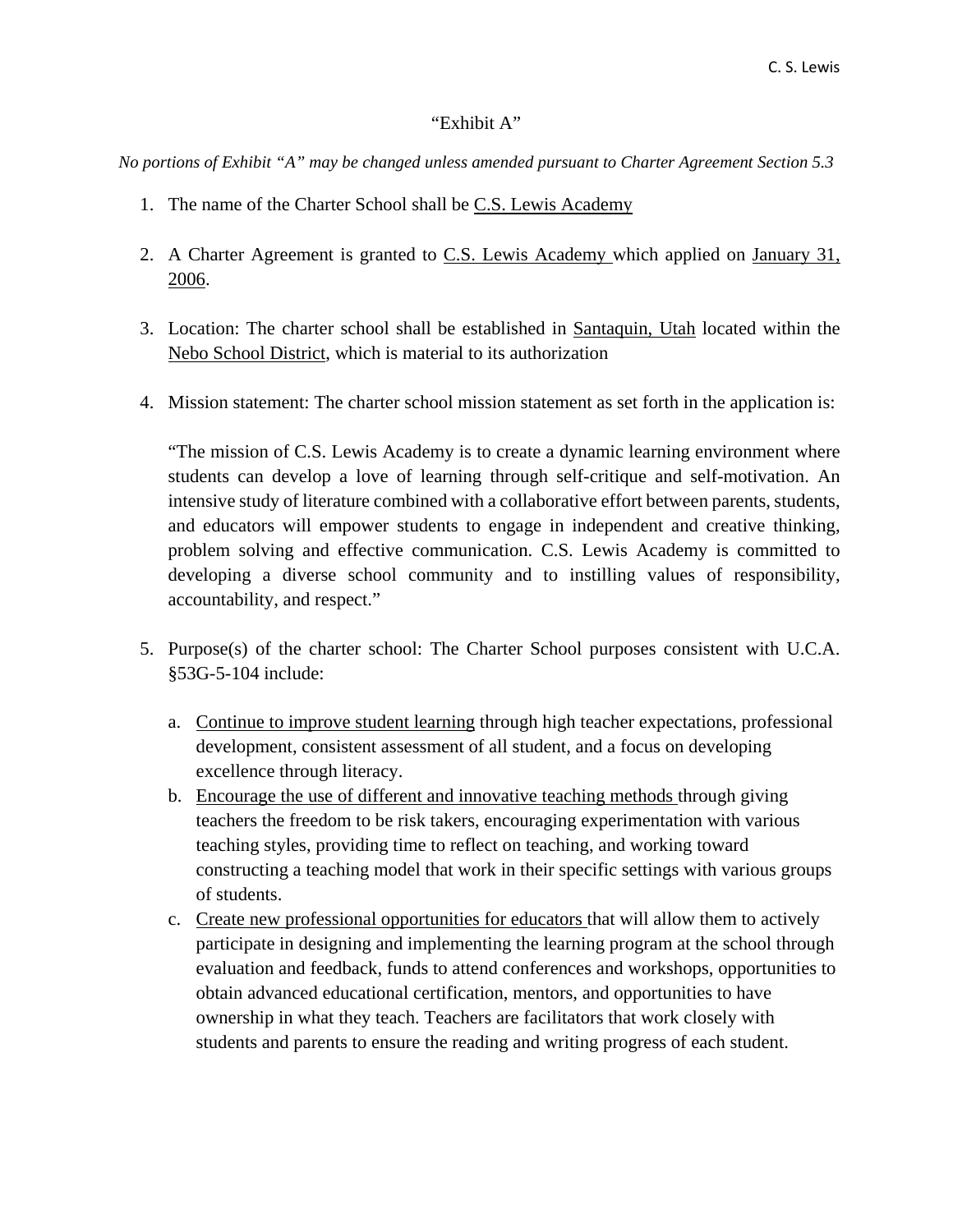- d. Increase choice of learning opportunities for students through differentiated instruction and lessons that connect students to the real world. The educational purposes include:
	- i. Expand Students' inherent curiosity into a life-long desire to read and write.
	- ii. Provide students with confidence in their literacy skills that will assist them through their lives.
- iii. Encourage self-motivation and responsibility by providing interesting, worthwhile, and creative learning opportunities through distinctive approaches that stimulate curiosity and creativity within each student.
- iv. Nurture the creative abilities of each student.
- v. Foster a sense of self-worth within all students.
- vi. Strive to achieve student performance levels that demonstrate each student's progress as evidenced by the Academy's State Test scores and/or other standardized tests.
- e. Establish new models of public schools and a new form of accountability for schools that emphasizes the measurement of learning outcomes and the creation of innovative measurement tools through a focus on reading, writing and language development in a student's educational experience. The Academy believes that all students can succeed and reach their full potential if given the right opportunity and proper support.
- 6. Key elements of the charter school: The key elements of the Charter School, as set forth in the application, are programs and processes that make this school unique. They will be included in the State Charter School Board annual review as assurances and included in the School Accountability Framework Comprehensive reviews
	- CS Lewis Charter School:
	- a. Emphasizes reading, writing, and language development.
	- b. Applies literacy across all curricular areas.
		- (1) Literacy and language development are the focus of all instructional programs.
		- (2) Focuses on developing excellence through literacy.
		- (3) Employs techniques to raise students' ability to read and write.
		- (4) Allocates resources to improve literacy.
	- c. Aligns student lessons to the Utah State Core Standards.
	- d. Evaluates students using formative techniques including verbal feedback, oral expression, written expression, and other strategies as selected by the classroom teacher.
	- e. Use state and internal testing to triangulate data to show student growth.
	- f. Holds teachers accountable for their students' performance.
	- g. Emphasizes early intervention, peer review, and recognition of exemplary teachers who will serve as mentors or lead teachers.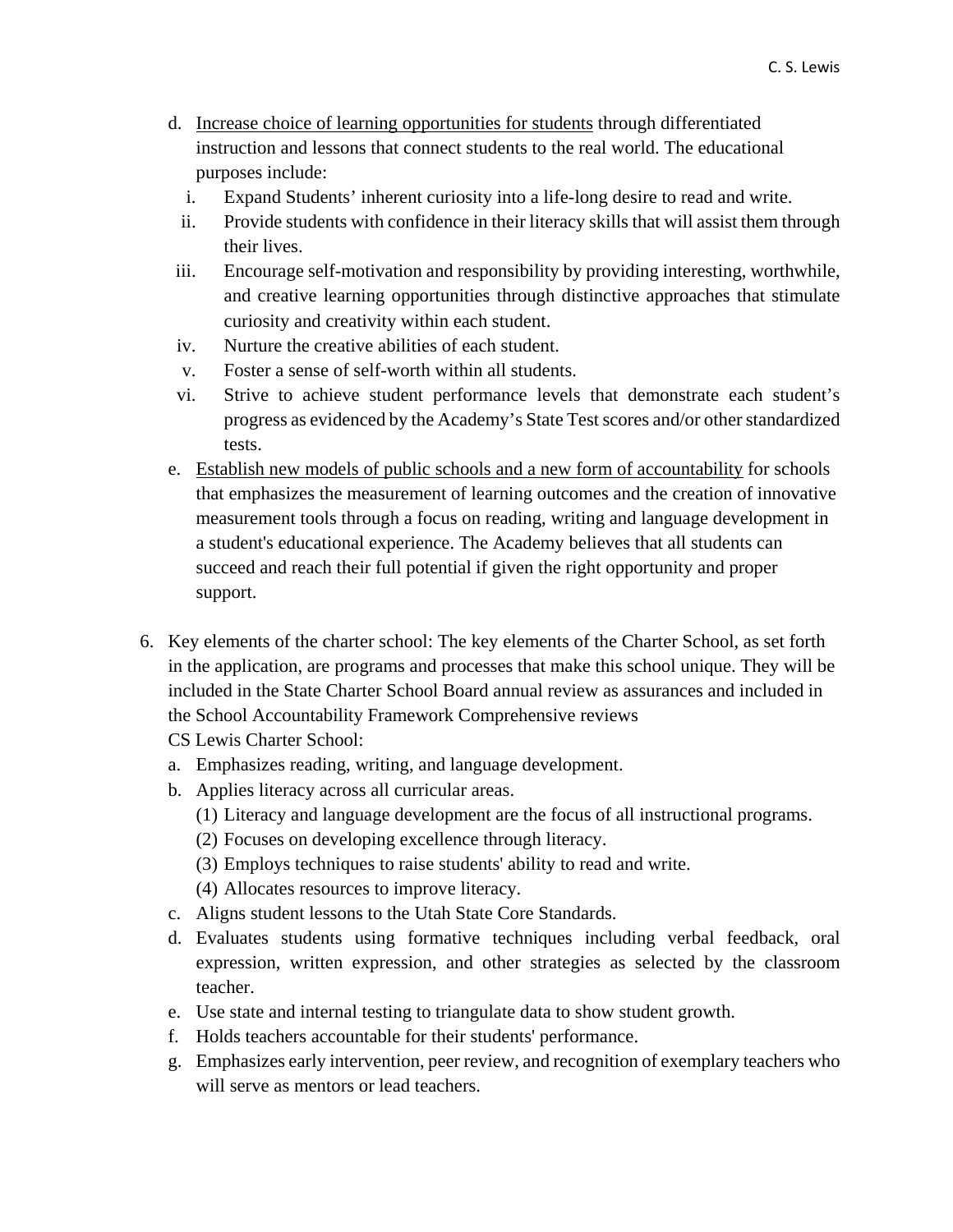- h. Rewards exemplary teachers by giving them leadership roles that provide extra compensation and opportunities to improve their teaching.
- i. Provide Spanish language instruction to all students.
- j. Maintain an adequate student population as stated in the approved charter application.
- k. Does not offer distance or online education, as it is defined by the Utah State Board of Education.
- 7. School year start: 2007 -2008

|  | 8. Grade levels and maximum enrollment: |
|--|-----------------------------------------|
|  |                                         |

| <b>School Year</b>              | <b>Enrollment by grade band</b> |       |                |                | <b>Total</b>      |  |
|---------------------------------|---------------------------------|-------|----------------|----------------|-------------------|--|
|                                 | K                               | $1-6$ | $7 - 8$        | $9-12$         | <b>Enrollment</b> |  |
| 2007-2008                       | 75                              | 275   | 0              | O              | 350               |  |
| 2008-2009                       | 75                              | 275   | O              | $\theta$       | 350               |  |
| 2009 and<br>beyond<br>(amended) | 75                              | 290   | $\overline{0}$ | $\overline{0}$ | 365               |  |

- 9. Enrollment preferences permitted by board policy and 53G-6-502:
	- a. children or grandchildren of founding members,
	- b. children or grandchildren of the governing board,
	- c. siblings of students currently, or previously enrolled,
	- d. children of school employees.

10. Structure of governing board:

- a. Number of board members: No less than three (5) members and no more than seven (7) members.
- b. Appointment of board members: Five (5), or the majority, appointed members elected by majority vote of current board members and two (2), or the minority, members elected by majority vote of current Academy families.
- c. Board members' terms of office: Three years aligned with the fiscal year.
- d. Number of meetings: Regularly, no less than six times per year.
- 11. Administrative rules waived: None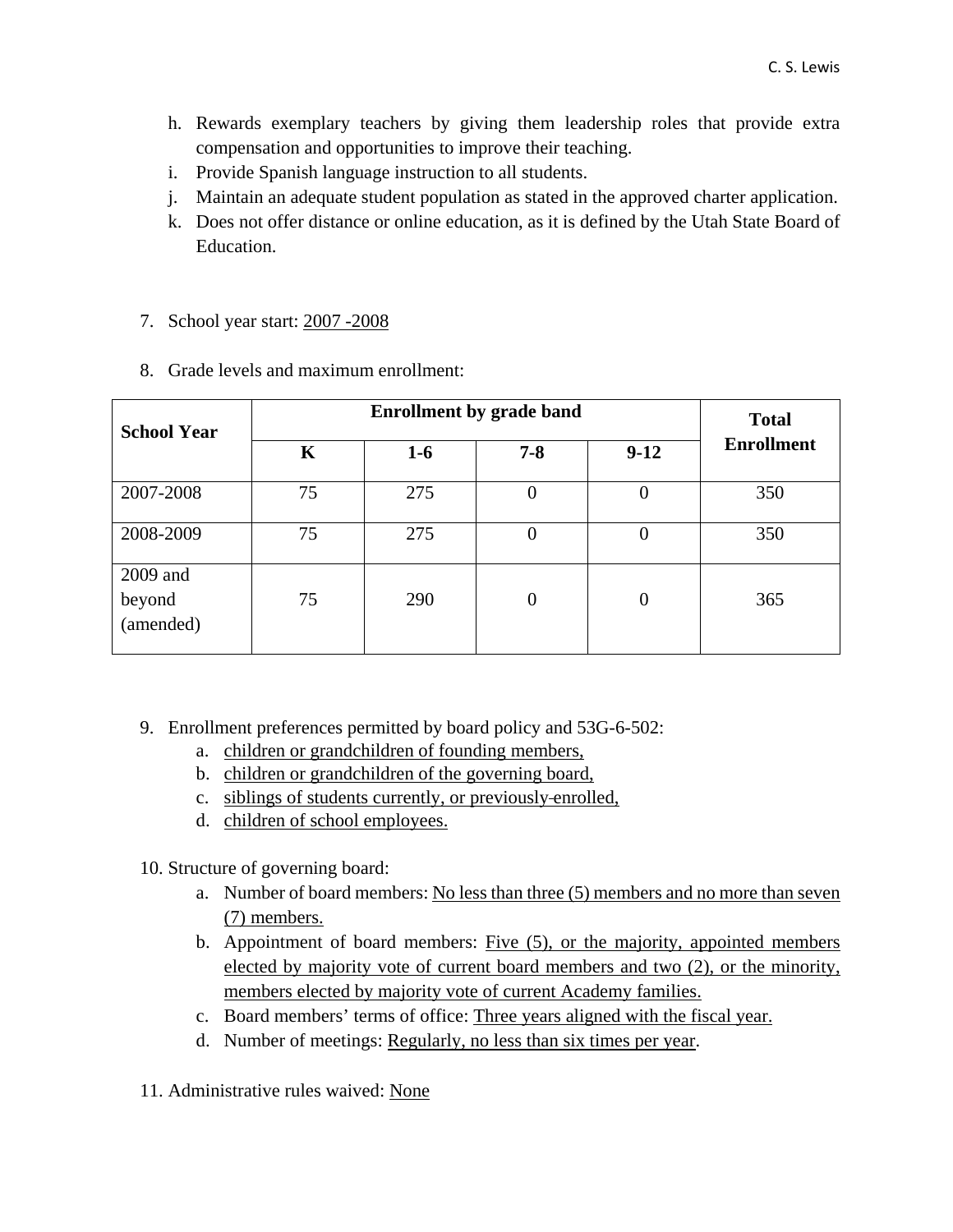| <b>Measure</b>                                                                                                    | <b>Metric</b>                                                                                                                                                                                                           | <b>Exceeds</b>                                                                  | <b>Meets</b>                                                               | <b>Does Not</b><br><b>Meet</b>                                                                | <b>Falls Far</b><br><b>Below</b>                                                                               |  |
|-------------------------------------------------------------------------------------------------------------------|-------------------------------------------------------------------------------------------------------------------------------------------------------------------------------------------------------------------------|---------------------------------------------------------------------------------|----------------------------------------------------------------------------|-----------------------------------------------------------------------------------------------|----------------------------------------------------------------------------------------------------------------|--|
| Mission Specific:                                                                                                 | Executive                                                                                                                                                                                                               | Novice (Level 1)                                                                |                                                                            |                                                                                               |                                                                                                                |  |
| Ensure dynamic<br>leaning<br>environment<br>where student<br>develop a love of<br>literacy and<br>learning though | Director<br>and/or<br>Director of<br><b>Education</b> will<br>use multitude<br>modes to<br>evaluate<br>teacher(s)<br>effectiveness                                                                                      | $>80\%$                                                                         | $\geq 65\%$                                                                | $< 65\%$                                                                                      | $<$ 30%                                                                                                        |  |
| self-critique and<br>self-motivation                                                                              |                                                                                                                                                                                                                         | Professional (Level 2)                                                          |                                                                            |                                                                                               |                                                                                                                |  |
|                                                                                                                   | toward<br>mission.<br>Percentage of<br>teachers<br>achieving<br>school<br>standards.                                                                                                                                    | $>90\%$                                                                         | $\geq 75\%$                                                                | < 75%                                                                                         | $<$ 40%                                                                                                        |  |
| Relative Academic<br>Performance:<br>Student growth on<br><b>Utah Core</b><br>Standards.                          | Percentage of<br>students<br>making a<br>year's worth<br>of growth on<br>State required<br>annual end-of-<br>year<br>assessments or<br>comparable<br>growth using<br>school-based<br>BOY, MOY,<br>& EOY<br>assessments. | $\geq 80\%$                                                                     | $\geq 50\%$                                                                | $<$ 50%                                                                                       | $<$ 30%                                                                                                        |  |
| Academic Gain:<br>Student progress<br>toward achieving<br>grade-level<br>proficiency.                             | Average<br>student<br>academic<br>growth in<br><b>Language Arts</b><br>and Math as<br>demonstrated<br>by the targeted<br>assistance<br>program<br>(RTI/Tier II)<br>Assessments.                                         | $\geq$ 6 months<br>of growth<br>during the<br>targeted<br>assistance<br>process | 1-5 months<br>of growth<br>during the<br>targeted<br>assistance<br>process | Maintaining<br>or digressing<br>1-5 months<br>during the<br>targeted<br>assistance<br>process | 6 or more<br>months<br>below<br>student(s)<br>current level<br>during the<br>targeted<br>assistance<br>process |  |

12. Additional school specific standards used to assess School Achievement in the Charter School Performance Standards: